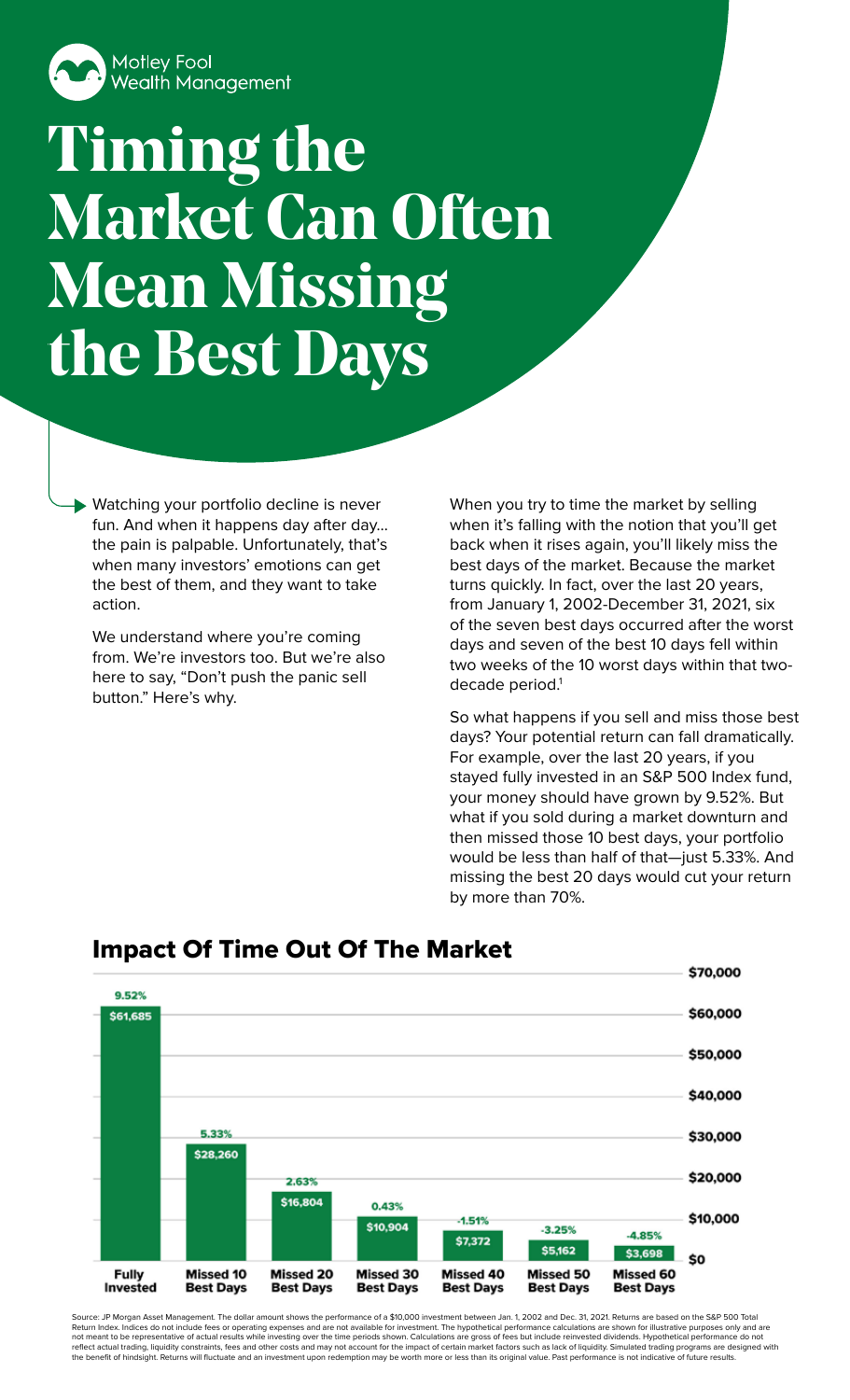## **So the question is...**

Do you have a crystal ball that can pinpoint the exact moment to get back into the market after the worst day? If you do, please share!

None of us knows when the market will hit the top or the bottom. That's why staying fully invested yes, even through downturns—can be the best way to achieve the highest growth for your wealth. But it's easier said than done. Luckily, a wealth planner can help.

Everyone has blind spots. Unfortunately investors are often misguided by their psychological blind spots, especially during euphoric or distressed markets. Data backs this up. For example, for the 20 years ending December 31, 2019, the S&P 500 Index averaged 6.06% a year. The average equity fund investor earned a market return of only 4.25%.2

Why the gap? Investors typically make decisions based on emotion and tend to buy or sell at the wrong time. But a wealth planner can help remove that emotional barrier. Research suggests

that access to specialized knowledge can help investors potentially reduce the number of common errors.3

For instance, during euphoric markets, a wealth advisor can help keep investor expectations from getting too ahead of themselves. And during distressed markets, they help keep investors calm. Reducing investor's temptation to abandon a well-planned strategy can add percentage points of value-add to a portfolio.4

What are more beneficial courses of action? Think objectively. First, schedule ongoing deposits to your account to remove the emotion of when to buy. Second, commit to add a specified dollar amount to your account when it drops by a predetermined amount. Third, avoid unnecessarily checking (and therefore stressing about) your account daily, weekly, or even monthly.

**The Takeaway:** Remember your wealth goals and objectives. Don't let short-term blips derail your long-term plan.